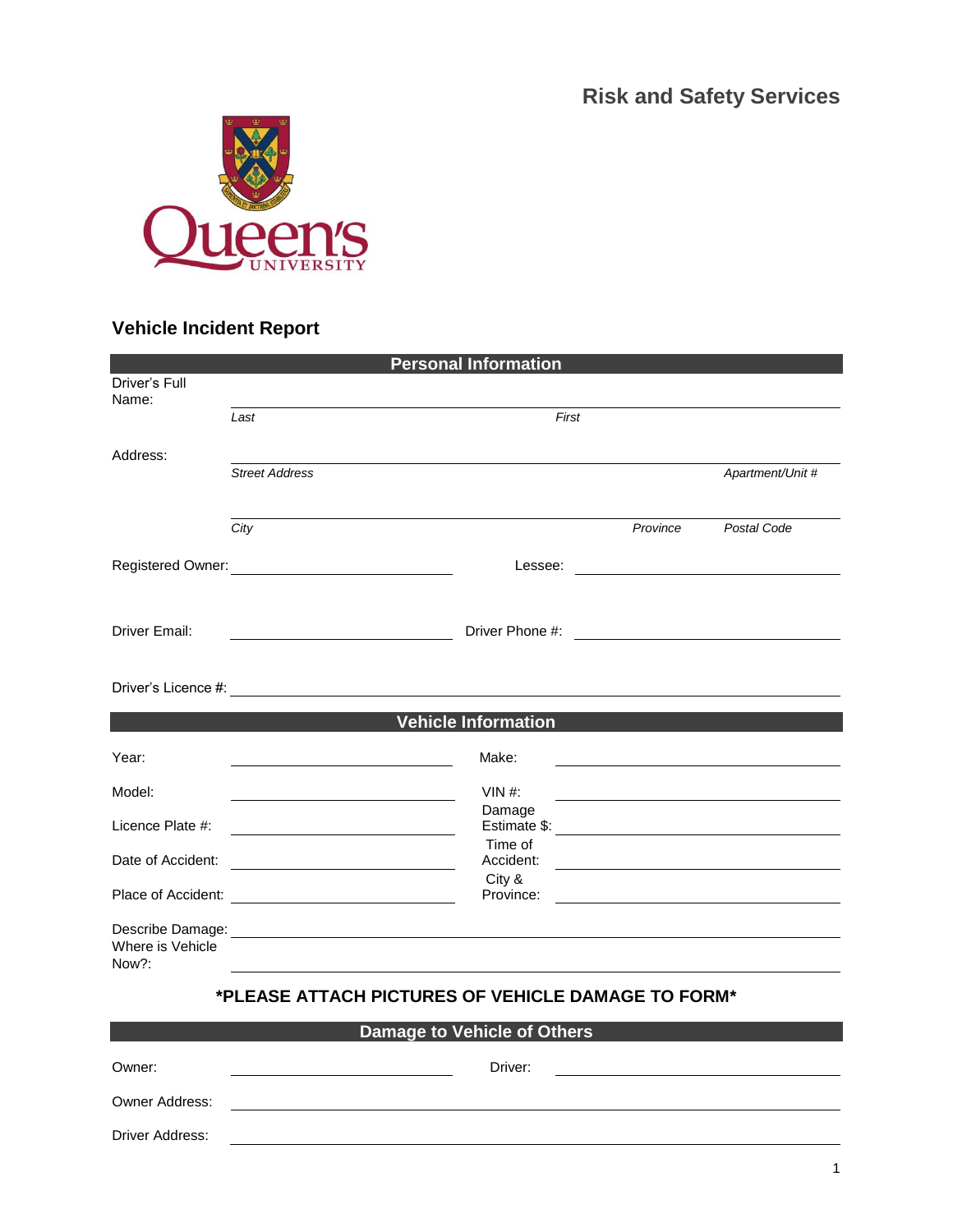| Automobile:                               | Year:        |  |
|-------------------------------------------|--------------|--|
| Phone #:                                  | Estimate \$: |  |
| Describe Damage:<br>Insurance<br>Company: |              |  |
| Policy #:                                 |              |  |

## **\*PLEASE ATTACH PICTURES OF VEHICLE DAMAGE TO FORM\***

| <b>Damage to Physical Property</b> |                        |  |  |
|------------------------------------|------------------------|--|--|
| Damaged<br>Property:               | Owner:                 |  |  |
| Property Address:                  |                        |  |  |
| <b>Owner Address:</b>              |                        |  |  |
| Phone #:                           | Damage<br>Estimate \$: |  |  |
| Describe Damage:                   |                        |  |  |
| Insurance<br>Company:              |                        |  |  |
| Policy #:                          |                        |  |  |

### **Persons Injured Persons Injured**

#### **All injuries must be reported to a supervisor immediately, so that they can report to Environmental Health and Safety.**

| Name 1:         |  |
|-----------------|--|
| Address 1:      |  |
| Contact Info 1: |  |
| Injury 1:       |  |
| Name 2:         |  |
| Address 2:      |  |
| Contact Info 2: |  |
| Injury 2:       |  |
| Name 3:         |  |
| Address 3:      |  |
| Contact Info 3: |  |
| Injury 3:       |  |
| Name 4:         |  |
| Address 4:      |  |
|                 |  |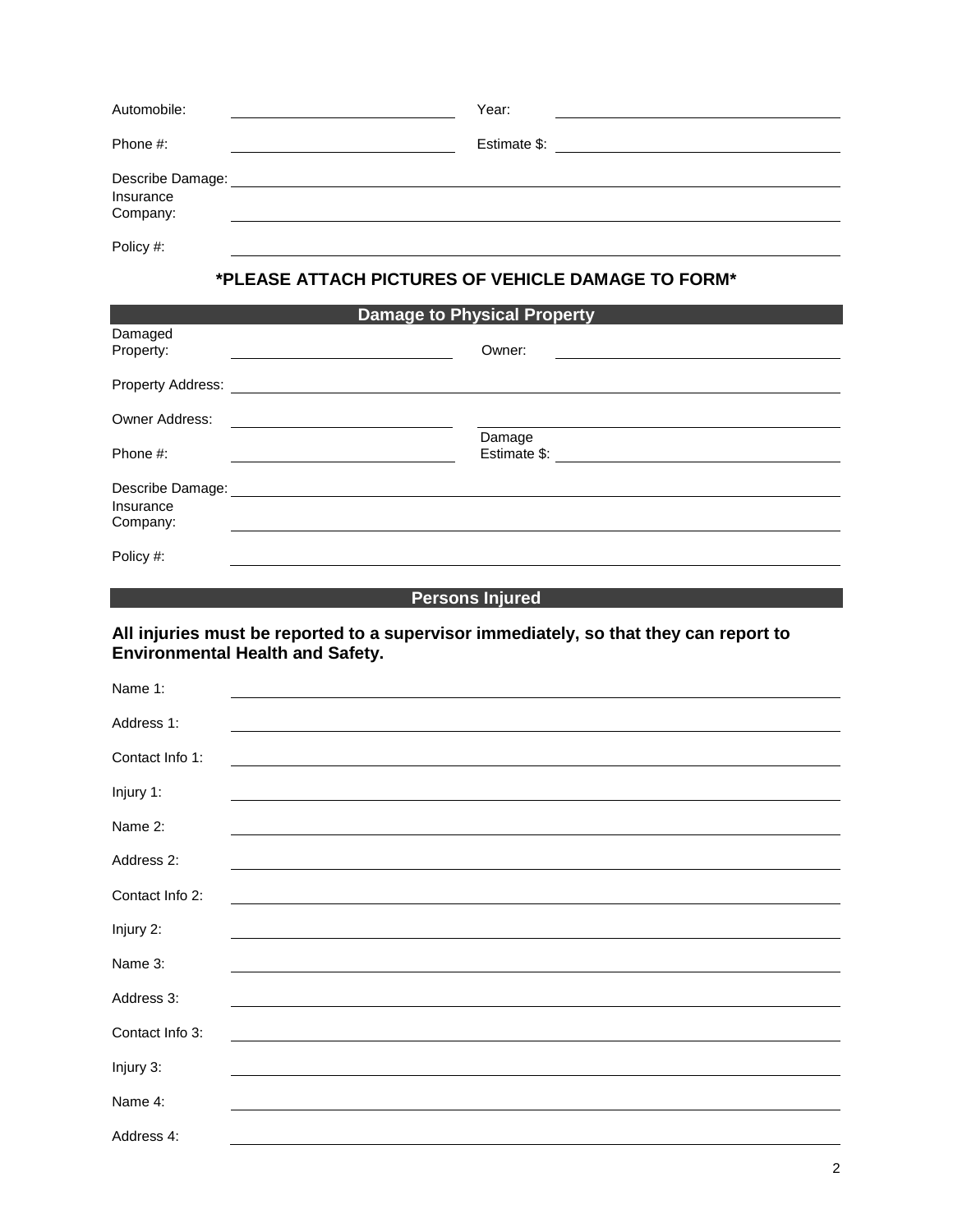| Contact Info 4:           |                                                          |
|---------------------------|----------------------------------------------------------|
| Injury 4:                 |                                                          |
|                           | <b>Police at Scene</b>                                   |
| Name:                     |                                                          |
| Driver Address:           |                                                          |
| Badge #:                  | Station:                                                 |
|                           | *PLEASE PROVIDE COPY OF POLICE REPORT (if applicable)*   |
|                           | <b>Independent Witnesses</b>                             |
| Name 1:                   |                                                          |
| Address 1:                |                                                          |
| Phone $# 1$ :             |                                                          |
| Name 2:                   |                                                          |
| Address 2:                |                                                          |
| Phone $#2$ :              |                                                          |
| Name 3:                   |                                                          |
| Address 3:                |                                                          |
| Phone $#3$ :              |                                                          |
|                           | <b>Driver Rental Vehicle Information (if applicable)</b> |
| Name of Rental<br>Agency: |                                                          |
|                           |                                                          |

| Did Your Purchase |  |  |
|-------------------|--|--|
| a Collision       |  |  |
| Damage Waiver?:   |  |  |

Rental Agency Address:

# **\*PLEASE PROVIDE COPY OF RENTAL AGREEMENT\***